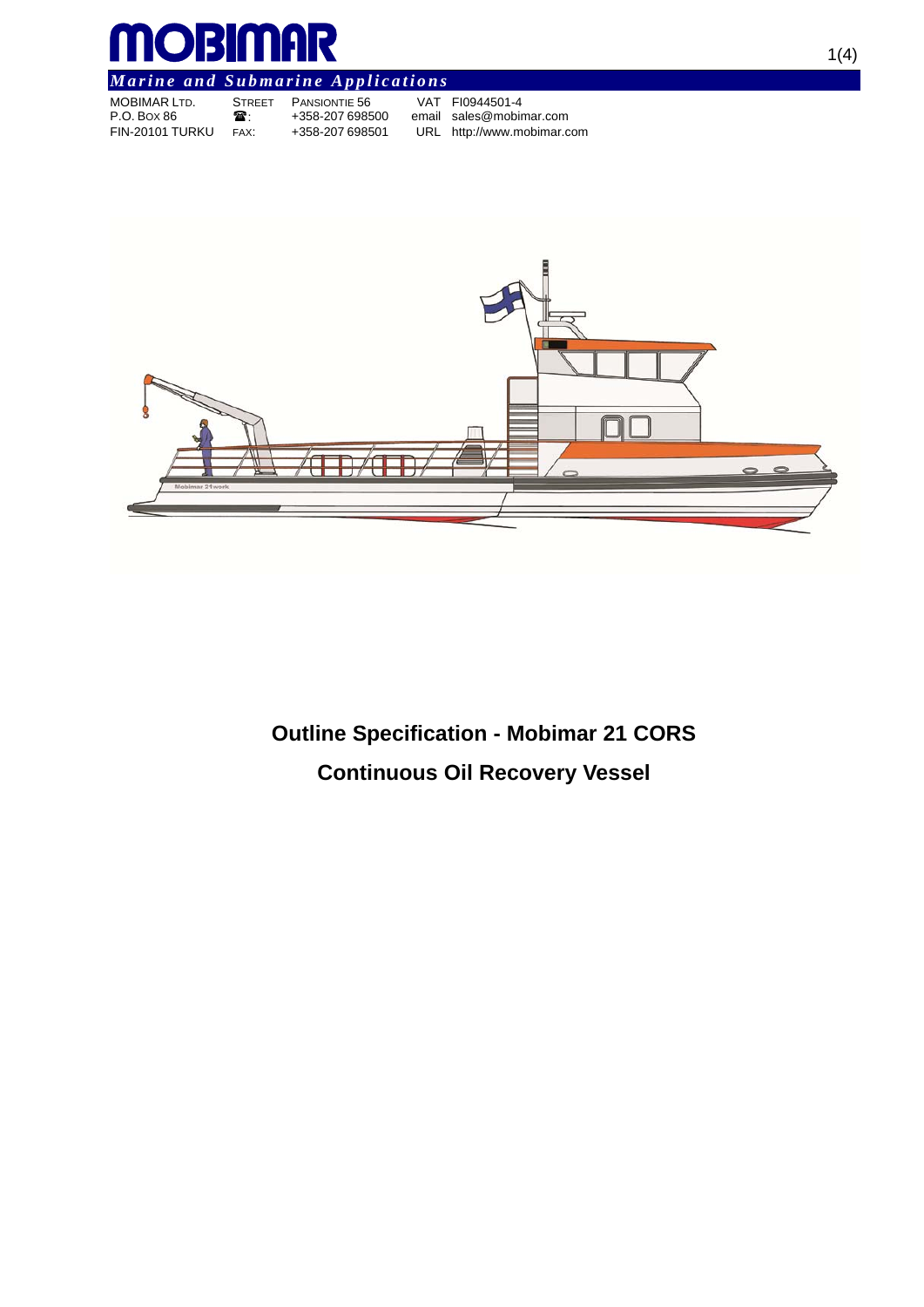

# **1 GENERAL DESCRIPTION**

**Mobimar 21 CORS offers an exceptionally wide and stable working platform. The vessel hull form is a carefully optimised trimaran. Different load conditions have relatively little influence to speed. Fuel consumption is low allowing for smaller fuel tanks and better payload. Smaller operation costs.** 

#### *Navigation in ice*

The basic model of the vessel is not constructed for navigation in ice field. However, we have tested the trimaran hull in arctic laboratory and know that when the hull is properly strengthened, the 21 m version can operate in 20cm solid ice. The shape has been patented for navigation in ice conditions. The navigation ability in Nordic waters will be offered as an option.

#### *Deckhouse*

The deckhouse is in fore ship leaving flush and wide working deck of  $\sim$  120 m2. Mobimar 21 CORS has accommodation arranged so that the expeditions can be longer and part of the crew can rest in the deckhouse. As a standard solution this vessel does not have separate cabins for the crew.



**Bridge deck: Control pulpit forward and a small control desk aft. Sofa for planning the operation and standby of crew.** 

The bridge is designed for single person navigation. There can be a co-pilot sitting next to the helmsman. A small sofa with table is mounted behind the pilots as shown in the GA. A kitchenette is arranged on the bridge. Head is mounted as part of deckhouse with easy access from the work deck.

On main deck level there will be dedicated workshop/deck storage. There is a space for changing clothes and washing in a shower. From this space there is entrance to a separate water closet and shower.

Additionally there will be a small pantry and mess room.

©Mobimar Ltd. This document is our property and it shall not be disclosed to a third party nor copied, partly or in full, without our consent in writing. FinnSweep is registered trademark of Mobimar Ltd.



**MOBIMAR OY** PO Box 86 **FIN-20101 TURKU** 

+358-206 698 500 +358-207 698 501 Fax: Internet www.mobimar.com email office@mobimar.com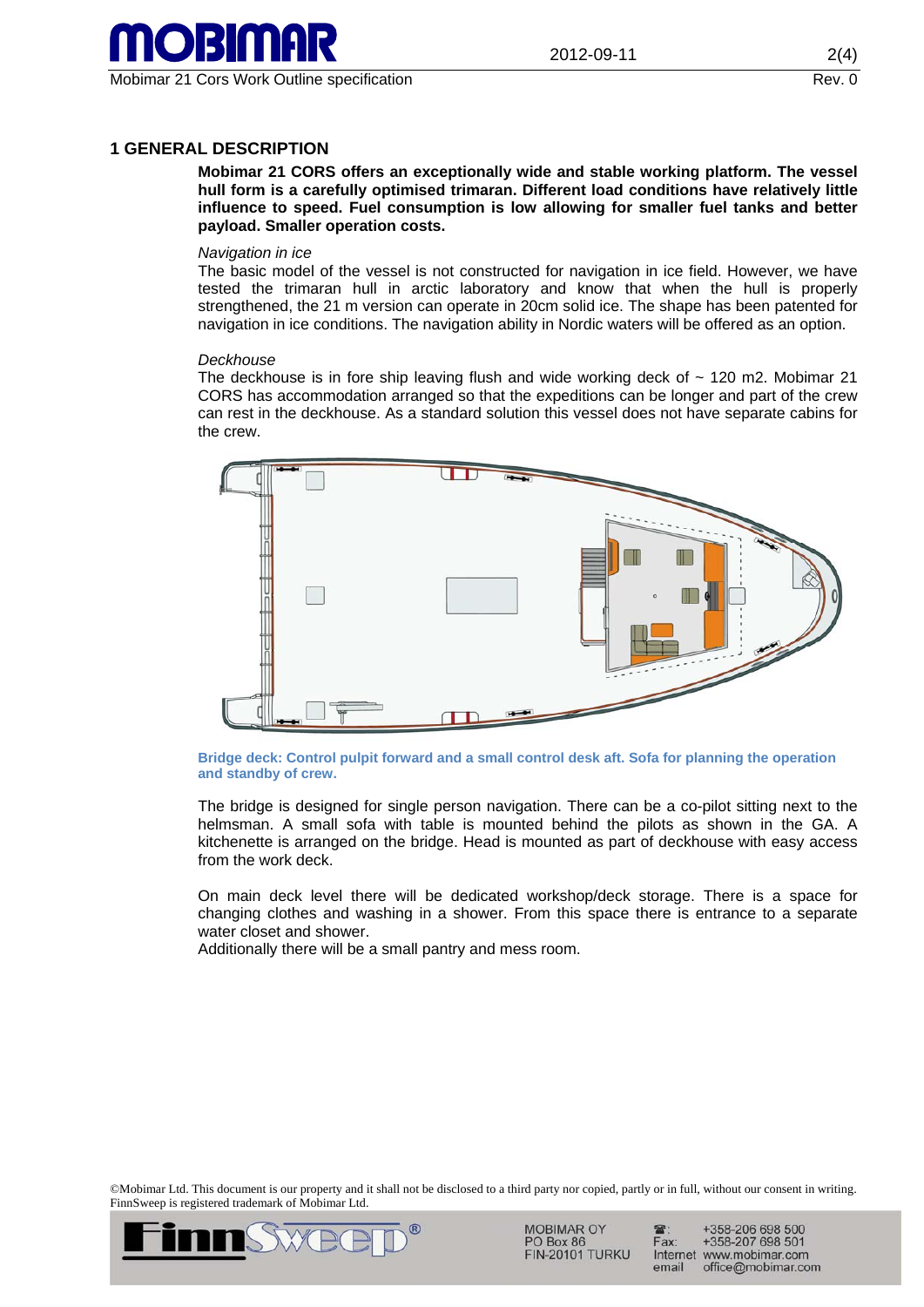

Mobimar 21 Cors Work Outline specification Rev. 0



**Main deck: Deck house with deck storage for equipment and minor repair works, Mess room with sofas and pantry and cupboards for inventory. Change room for changing the overall and shower and head.** 

#### *Propulsion system*

The propulsion is marine diesel engine with conventional shafting and propeller arrangement.

Controllable pitch propeller is offered as an option for constant low speed working and maximum hydraulic power output in different sea states and load conditions. CP-propeller helps moving the vessel accurately and allowing simultaneous use of the needed hydraulic equipment.

The vessel has low wave making properties. Because of the relatively high speed low-weight materials and constructions are preferred throughout the vessel.

The vessel can be outfitted for many different types of operations with optional equipment. For example the vessel can be turned into an oil recovery version by equipping it with an integrated FinnSweep® brush skimmer. See OPTIONS.

# *GENERAL ARRANGEMENT*

VESSEL DIMENSIONS ~

| Length, moulded      | 21,0 m                                       |
|----------------------|----------------------------------------------|
| Beam                 | 10,2 m                                       |
| Draft                | 1,7 m (with fixed-pitch propeller)           |
| Working deck area    | $120 \text{ m}^2$                            |
| Speed, service       | 15 kn                                        |
| <b>Fuel Capacity</b> | 3500 litres                                  |
| Range                | 500 nm                                       |
| Deadweight           | Work version 12 tons                         |
| Accommodation        | Crew 2-4, classified max capacity 8 persons. |

©Mobimar Ltd. This document is our property and it shall not be disclosed to a third party nor copied, partly or in full, without our consent in writing. FinnSweep is registered trademark of Mobimar Ltd.



**MOBIMAR OY** PO Box 86 **FIN-20101 TURKU** 

+358-206 698 500<br>+358-207 698 501  $\mathbb{R}$ Fax: Internet www.mobimar.com email office@mobimar.com